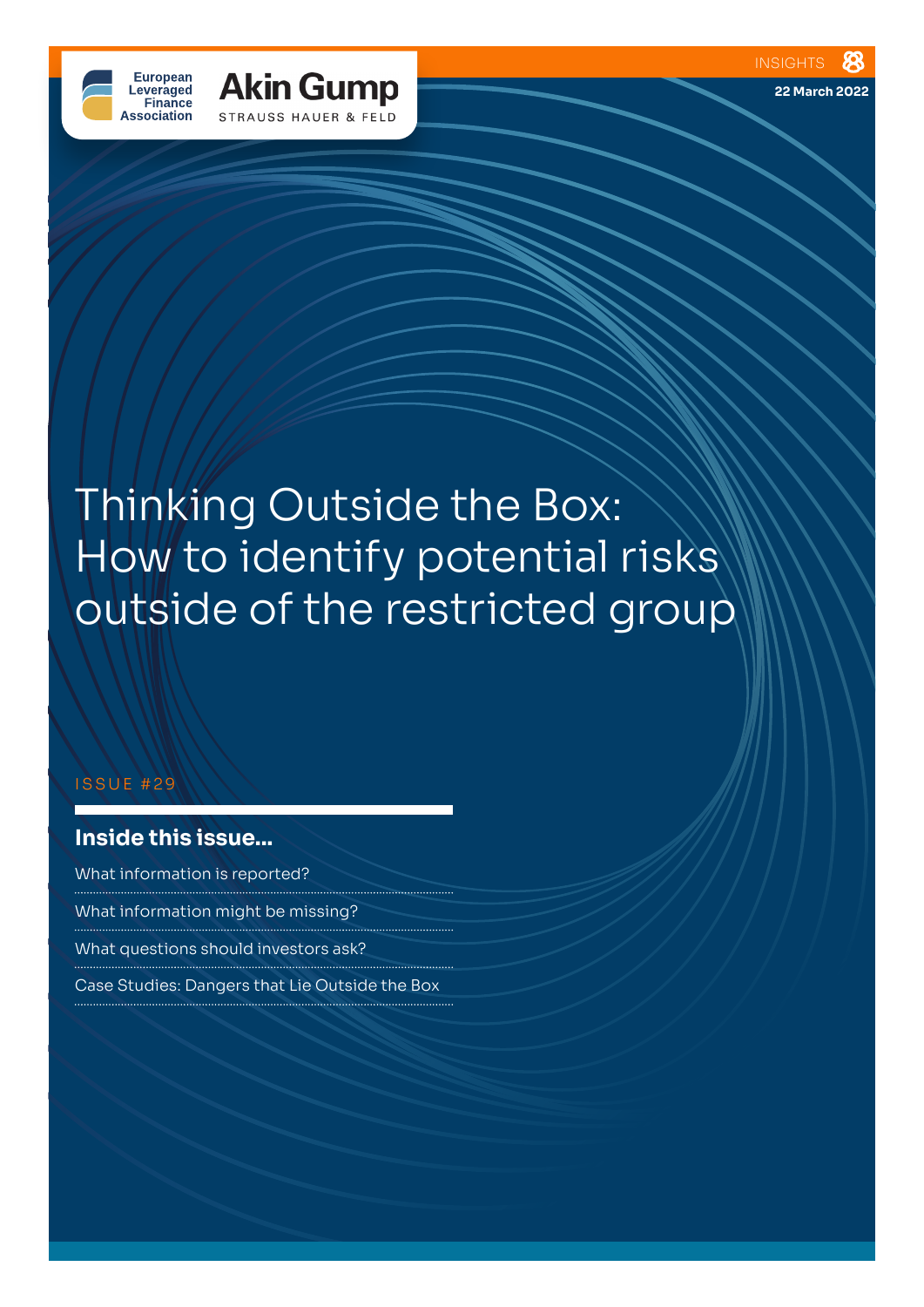#### **Executive Summary**

- Amendment and waiver requests from borrowers during the pandemic highlighted the risks that blind spots caused by the current level of reporting obligations may pose for investors.
- Typically, such reporting obligations apply only to entities that are restricted by the covenants, which form part of a group that is colloquially referred to as being in "the box".
- Categories of information "outside the box" that can cause concerns for investors include immaterial or unrestricted subsidiaries, holding companies, supply chains, and material contractual arrangements. In this report, we highlight recent examples where failure to disclose information has left investors in the dark about what lies "outside of the box".
- We also suggest questions that investors should ask to help them obtain information that could be material to their decision whether to invest, or remain invested, in a credit.

## **Introduction**

Lenders have spent much of the past two years responding to amendment and waiver requests from borrowers, assessing asks for covenant resets and addressing additional capital needs. The debt markets have long been focussed on "cov-lite" and "cov-loose" when it comes to financial metrics, but there has been minimal spotlight on the information and reporting requirements that lenders should, or assume they should, enjoy.

As lenders have responded to "Covid" requests, it has become apparent that a borrower is not necessarily obliged to disclose or report all pertinent information regarding the financial and other status of the borrower group and capital structure more generally.

Taking the various reporting obligations in turn: there are those that may oblige reporting from the "group" as a whole, which will address both the obligations and liabilities of both the restricted and unrestricted subsidiaries; and there are those which will attach only to the "restricted group", that is, the entities of the borrower that are subject to the restrictions of the covenants in the agreement in question.

But these requirements leave out significant potential risks for investors, which could result in blind spots absent additional information. How much further should the typical leveraged investor look beyond the cash-flows of the restricted group?

Some categories of information "outside the box" that can cause serious concerns for investors include:

- immaterial or unrestricted subsidiaries;
- holding companies;
- supply chains; and
- material contractual arrangements.

Cash-flows have long been the lynch-pin of the leveraged investor – but now that there is significant flexibility and opportunity for additional debt to be layered into the capital structure, and it is increasingly in vogue to maximise flexibilities within documentation to incur additional debt, should the focus change?

Equally, and given the wide-ranging consequences that an external event (such as a pandemic) has on supply chains, consumer contracts, business relations and tax affairs etc., what can, and what should, the lender request so that they are better prepared to assess every eventuality and guard against weaknesses that go beyond cash-flow?

In this report we explore the interplay between these relationships and contractual commitments and suggest specific questions for investors to ask that will help them obtain information that could be material to an investment decision.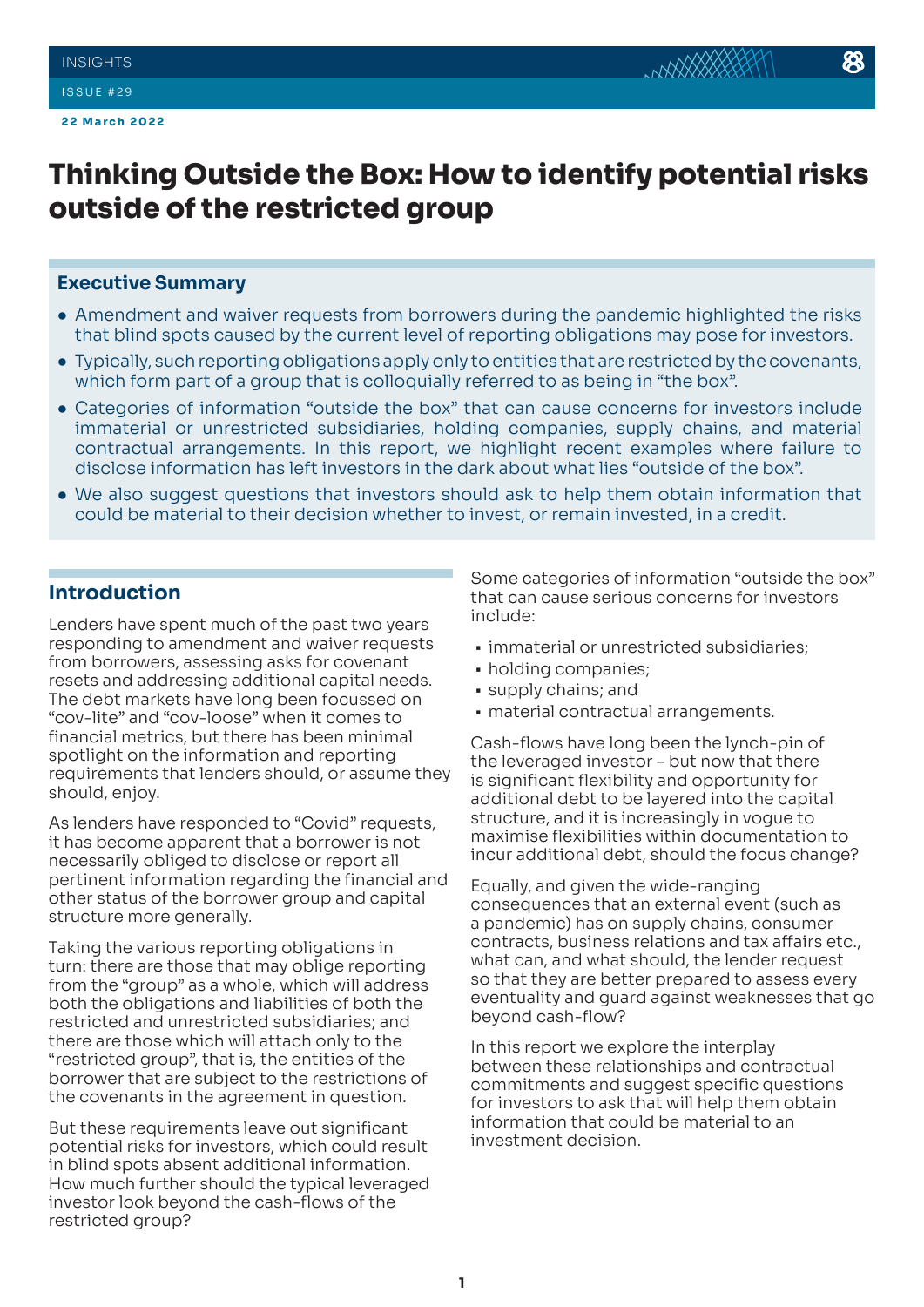**22 March 2022**

## **What information is reported?**

Generally speaking, reporting is limited to annual – and possibly semi-annual or quarterly – audited financial statements of the "group". Typically, this includes both restricted and unrestricted subsidiaries, although sometimes scope is limited to the former, but will only in very rare circumstances reach upwards to holding companies or owners/sponsors.

Provision of management accounts is still required by certain deals, although their scope is no wider than the above. To the extent that the lender has the right to request additional information, this will still be limited to either the "group" or the restricted group.

Generally speaking, information requests are tightly negotiated by the borrower/sponsor – for the very reason that in a downside scenario, they want to protect against the lender having the ability to request seemingly "onerous" information, including to probe above the borrower group.

### **What information might be missing?**

As we have seen above, a typical covenant package only requires disclosure of what's "inside the box", but arguably it is necessary to think outside of the box to ensure that investors have all the information they need.

Whether the market permits this information to be requested at the outset of a new transaction is an open question (and, likely an uphill battle) but investors can consider asking for additional diligence and information when responding to the aforementioned amendments and waivers, and covenant resets.

These present ideal opportunities to request additional information and to formulate the best possible picture of the current banking group, its holding companies, any unrestricted subsidiaries, and as a result to fully gauge overall leverage and any leakage.

For example, the rise of alternative debt structures, such as holdco PIKs and other types of financings that typically sit above the borrower

group – so outside of the scope of reporting covenants – can create blind spots for investors. These facilities may benefit from holdco share security and/or cross-default/acceleration that reaches into the borrower group. In addition, the facilities frequently would rely on the restricted group cashflows to cover interest or financing obligations at the holdco level.

The ability of borrowers to incur additional holding company debt, or debt at the level of an unrestricted subsidiary – in each case, which can go unreported – is exacerbated by the existing documentational flexibility present in most contemporary covenant structures. It is not uncommon for permitted payments provisions to allow the servicing of holdco debt, or aggregate capacity under restricted payments baskets that will facilitate the servicing of this additional debt.

As the capacity to both incur and service debt outside the group exists, it is only logical that lenders should be asking about its existence and key features.

This is just one example. Using case studies on the next page, we summarise several circumstances that demonstrate the dangers of failing to get information about what lies "outside of the box".

#### **What questions should investors ask?**

As noted above, amendment and waiver requests are a valuable opportunity for a lender to request additional information, including:

- the details of used / unused basket capacity;
- the identity of any unrestricted subsidiaries and indebtedness at those entities;
- the nature of any holding company financing arrangements; and
- an overall assessment of the assets of the group (in order to determine whether any additional security should be taken).

Asking the right questions and holding firm to such requests is key. As the case studies covered in this report demonstrate, the consequences of being left in the dark about what lies "outside of the box" can be serious.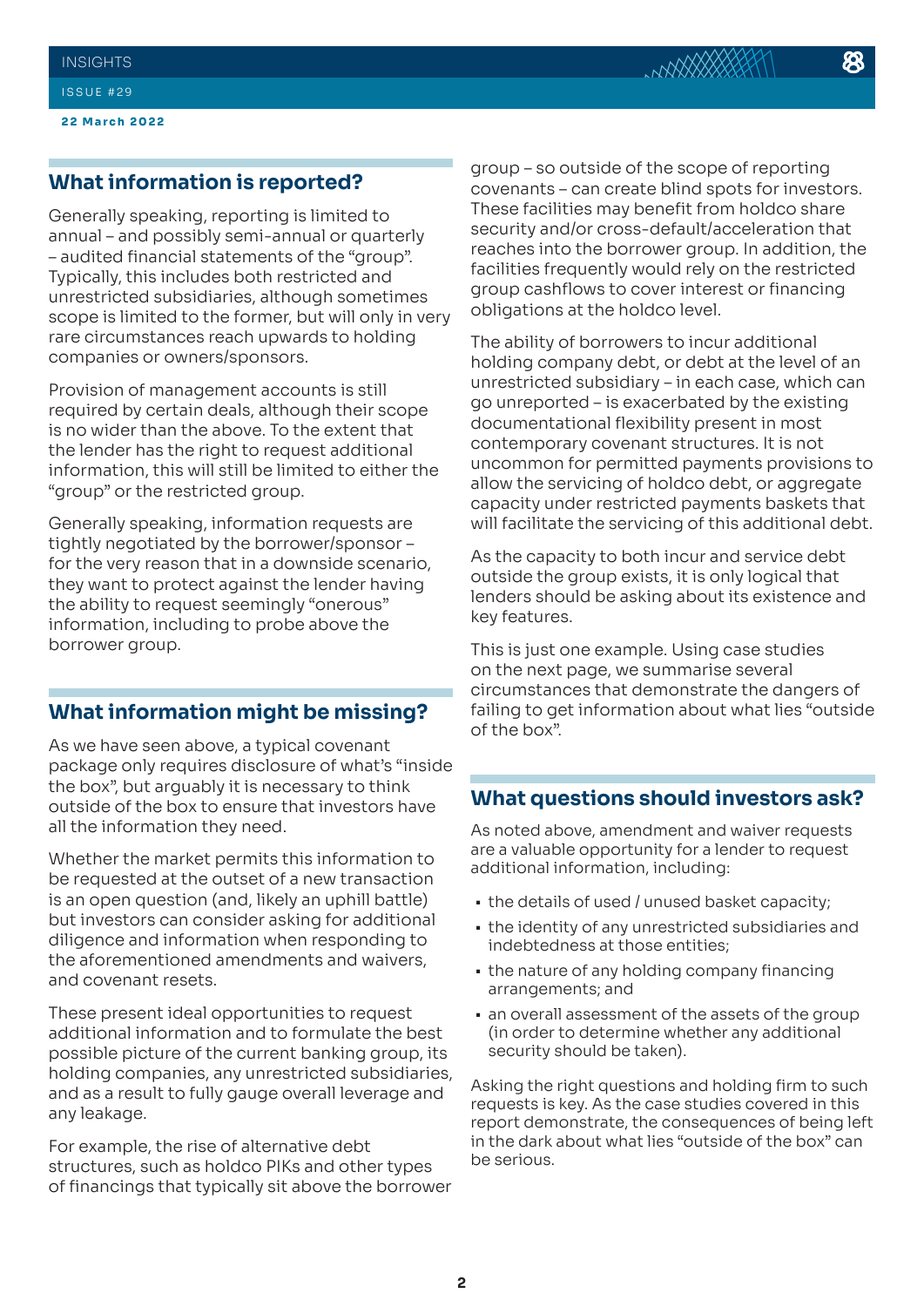# **Case Studies: Dangers that Lie Outside the Box**

#### **Benefits accruing to the shareholders**

Excessive debt at Casino's majority owner Rallye and its parent entities led to years of large dividend pay-outs and underinvestment in the restricted group, ultimately culminating in Rallye falling into Sauveguarde and Casino's unsecured rating migrating from investment grade to the current Caa1/B (over a four-year period).

What can we learn from this precipitous decline?

With both Casino and Rallye being publicly listed there was more information available than there would be for private issuers, yet the scale of the debt problem still caught out investors. It can serve as a cautionary tale for investors in a private company with little onus to disclose anything other than its restricted group accounts.

To avoid being left unaware of leverage above them and potential conflicts of interest amongst stakeholders, investors should establish what leverage is present above the restricted group, and what kind of facilities these are (loans, PIK debt, margin loans or supply-chain finance and what the holdco maturity profile looks like).

### **Surprise supply chain finance obligations**

Supply chain financing at either the restricted group or a parent entity (or both, as was the case with Shop Direct) can often go undetected because any debt-like obligation will likely be hidden within working capital on the balance sheet rather than be classified as short term debt.

In the case of Shop Direct, the collapse of their supply chain finance provider (Greensill), caused a cash need at the parent holdco that was not required to be disclosed to lenders in the restricted group. In this case, the company was able to make a factually correct public statement – that there was minimal exposure to Greensill – without noting the hundreds of millions of debt owed at the topco.

Spring 2021 was an extremely accommodative environment for lenders. In a less supportive market a topco may have been forced to rely on the restricted group to help fund any liquidity shortfall, potentially to the detriment of lenders.

In reality, the holdco obligation incurred by Shop Direct's parent that refinanced the Greensill liabilities will likely rely on a either a dividend stream from the restricted group or partial stake sale of a share of the restricted group to manage any interest or cash outflow obligations.

#### **Interrelated debt obligations bring down the whole cap stack**

Agrokor, a Croatian-based Balkan food retailer and manufacturer, fell into restructuring when it faced a liquidity squeeze and couldn't manage its debt maturities in 2017. While there were a number of financial issues at play (including allegations of fraud), the "trigger" event was a springing maturity in certain bank obligations that was linked to a refinancing (or lack thereof) of the holdco PIK debt.

This also had implications for the annual accounting audit opinion - auditors were concerned about what was happening at the holdco when considering the opco business as a going concern. When the holdco was unable to find a resolution to address its PIK maturity in the required timeframe, the maturity on the opco obligations with springing maturities accelerated and this put the opco into default, eventually leading to Croatia's largest restructuring in history.

In this case, investors had some disclosure on the springing maturity language in the opco financial obligations as lenders had been concerned about the implications of the looming holdco maturity and conflict of interest involved for the owner.

This is a clear example of how an indebted unrestricted holdco can have significant implications to the opco, and that there can be important linkages to assess opco credit quality to anticipate potential risks and escalation of conflicts of interest.

**NAXXXX**